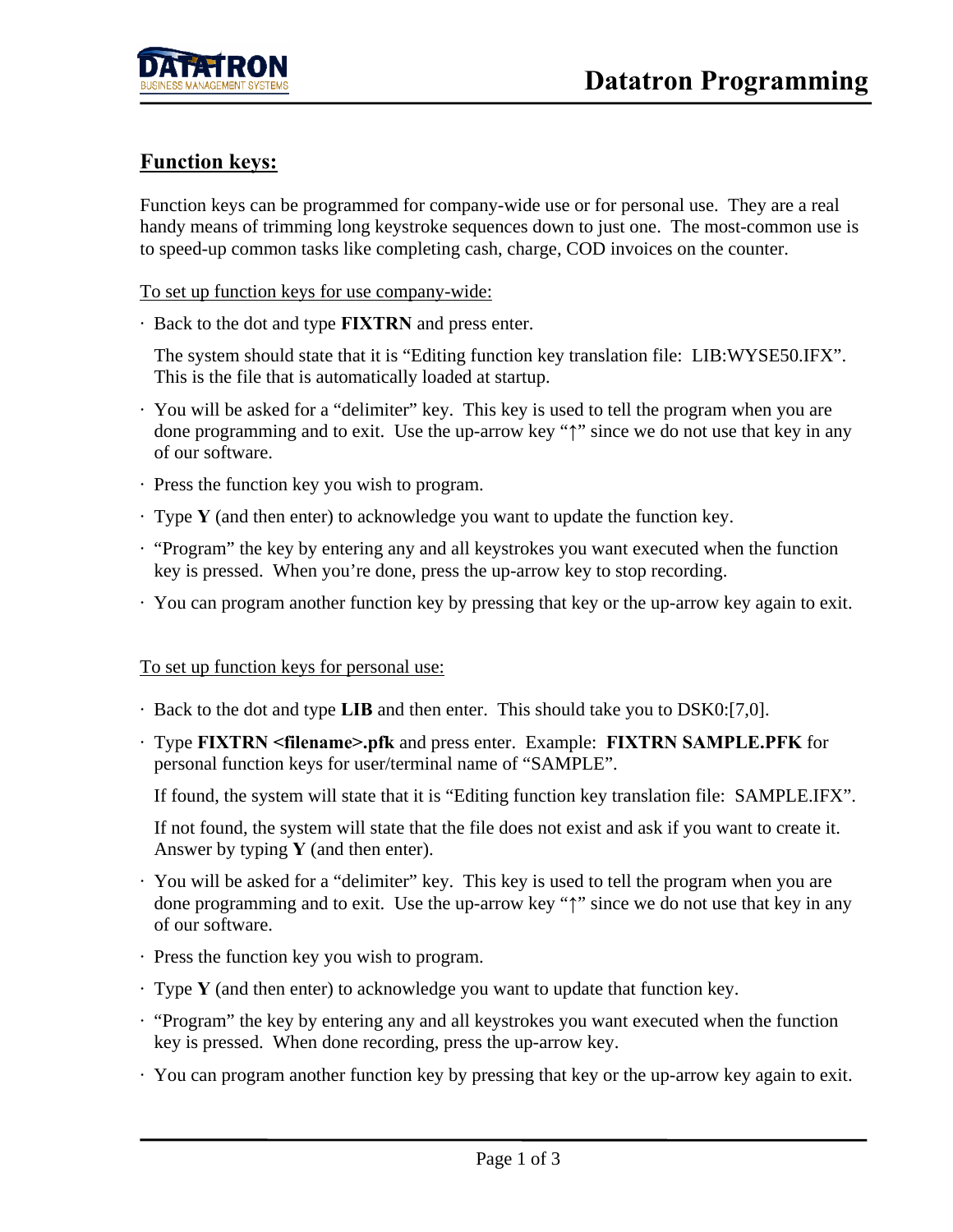In order for personal function keys to work, you must load them so they "overwrite" the function keys that have been set up company-wide. Some commands have been created to help shorten the keystrokes necessary. If they don't appear to work, contact Datatron Support for assistance.

| $EK <$ filename.pfk $>$ | Edit and create personal function keys "filename.pfk".<br>Note: this command assumes LIB: as the location of the .pfk file. |
|-------------------------|-----------------------------------------------------------------------------------------------------------------------------|
| $LK <$ filename.pfk>    | Load personal function keys "filename.pfk".                                                                                 |
| $DK <$ filename.pfk>    | Delete personal function keys "filename.pfk" from memory to<br>revert back to using the company-wide function keys.         |

If a certain user has a personal function key file which is used everyday and the company-wide ones are never used, so long as the user has a unique login (i.e. not "user"), the system can be set up so the custom set is loaded when they login to the system so the user doesn't have to load the personal function keys every day for each "flip-screen" they use. This can be really helpful to a Controller, to Accounts Payable, etc.! Contact Datatron Support for help in setting that up.

## **File locks:**

File locks can sometimes be a real pain, particularly to a system administrator. It's inevitable that once in a while you will get someone that will get exclusive use of a file then maybe leave their desk or terminal without backing-out of the program to clear the file lock.

Common occurrences include part numbers pulled-up in Inventory Maintenance and customers pulled-up in Customer Maintenance which can both cause warehouse background processors to stall and invoicing screens to hang.

The program "A-Shell QFLOCK.SYS/JOBTBL.SYS Utility Program" can be used to help identify what user or terminal has a certain file lock so that you can then get them to relinquish the lock so others may continue what they were doing.

Identifying who has an "exclusive" file lock:

- · Back to the "dot" prompt (i.e. "LNX ." or "IBM .").
- · Type **QU** and then enter.

 A list of options will be displayed. The "list of all FLOCK.SBR locks" is what you will use most often.

· Type **FL** and then enter. This is short for **FLIST** which will also work.

You will be asked to "Enter file to output list or RETURN for screen:"

· You will want to output to a file so you can search it for a particular string.